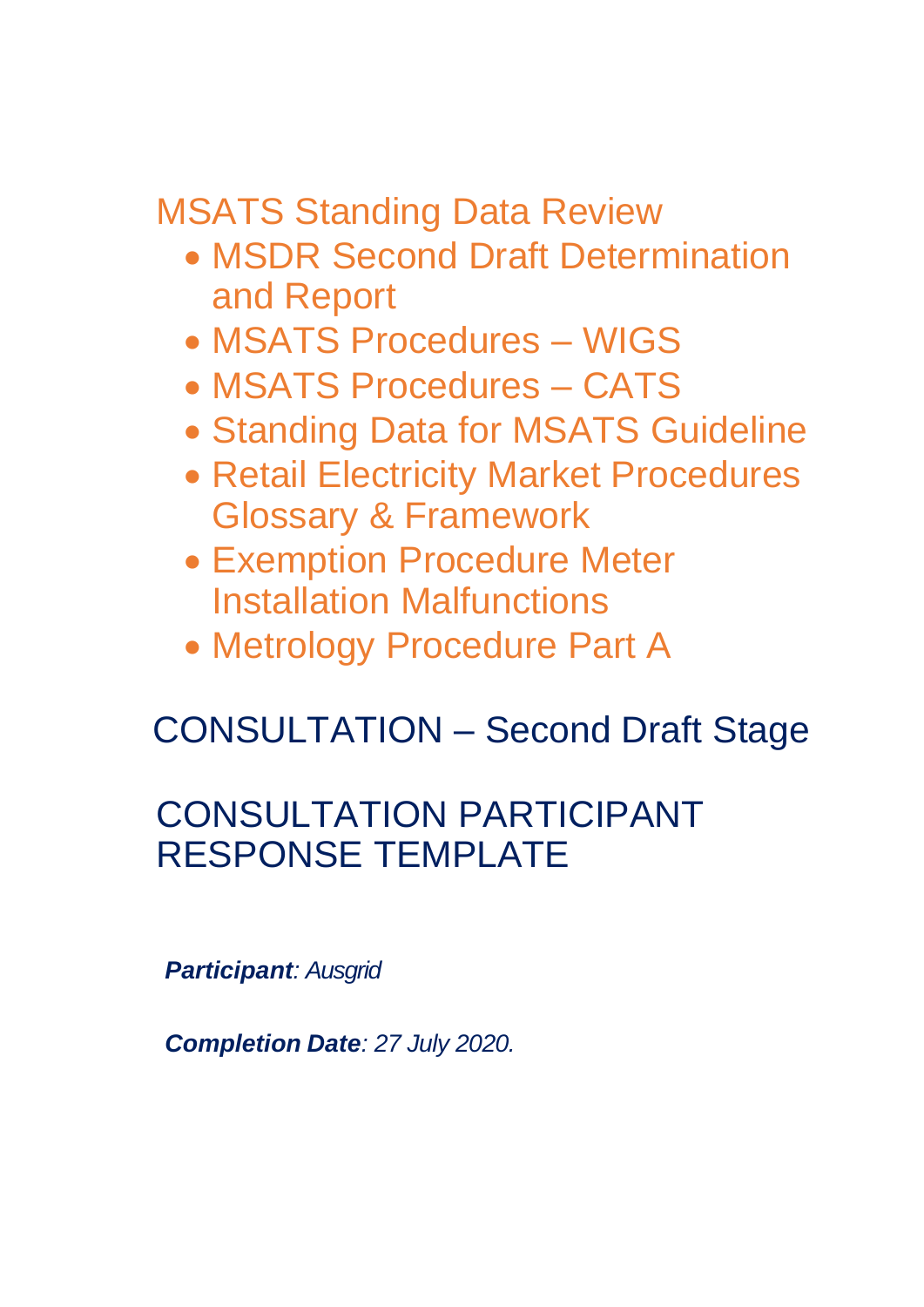# **Table of Contents**

| 8. | Proposed Changes in Retail Electricity Market Procedures - Glossary and Framework13 |  |
|----|-------------------------------------------------------------------------------------|--|
|    |                                                                                     |  |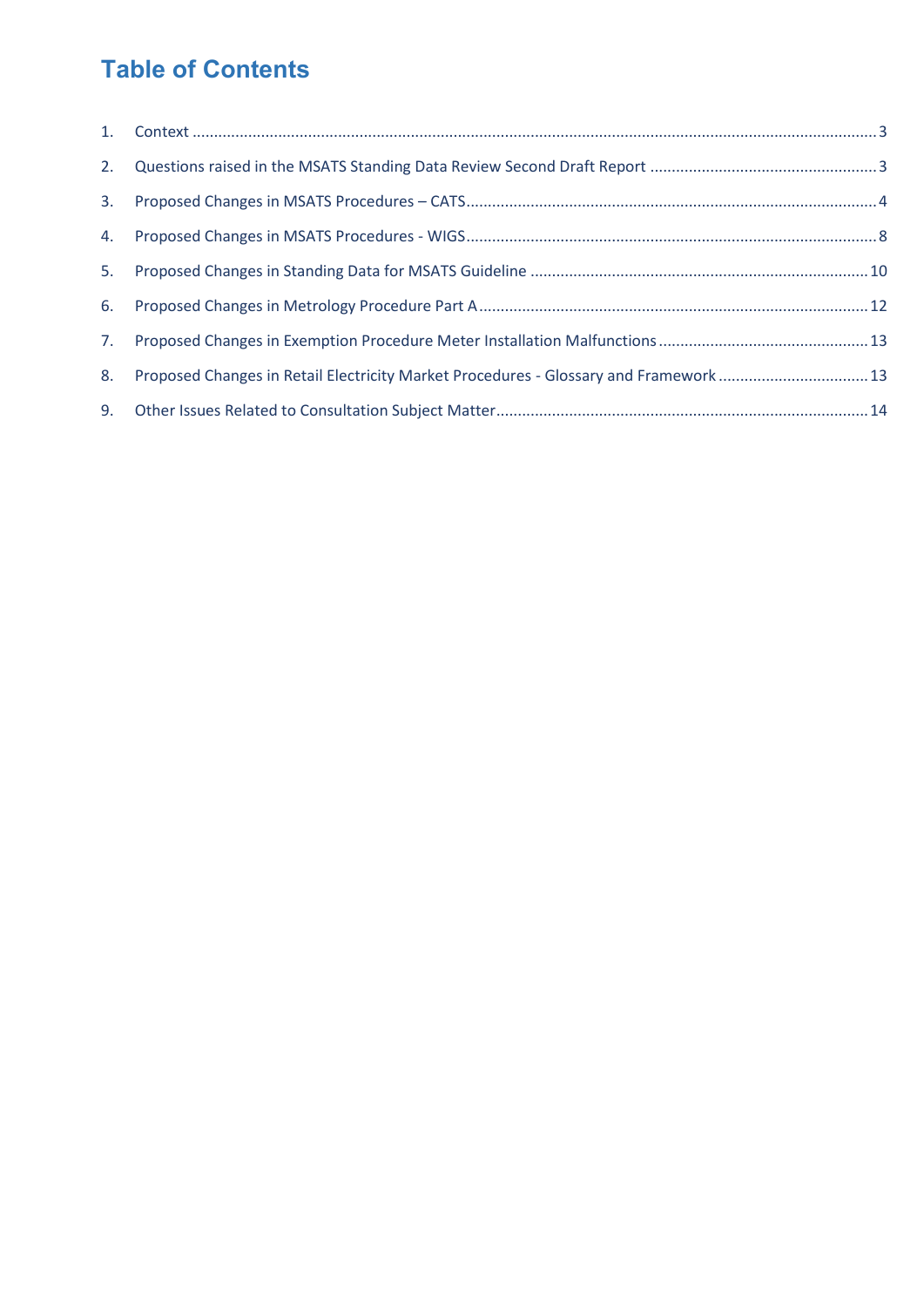### **1. Context**

This template is to assist stakeholders in giving feedback to the questions raised in the Second Draft Report about the proposed changes to the MSATS Standing Data, and to the second draft changes highlighted in **YELLOW** in the change marked versions of the different procedures and guidelines released in the second draft stage of consultation.

### **2. Questions raised in the MSATS Standing Data Review Second Draft Report**

#### 2.1 Material Issues

<span id="page-2-1"></span><span id="page-2-0"></span>

| <b>Information</b><br>Category                                       | Question<br>No. | Question                                                                                                                                                                                                                                                                                                                                                                                                                                                                                                         | <b>Participant Comments</b>                                                                                                                                                                                                                                                                                                                 |
|----------------------------------------------------------------------|-----------------|------------------------------------------------------------------------------------------------------------------------------------------------------------------------------------------------------------------------------------------------------------------------------------------------------------------------------------------------------------------------------------------------------------------------------------------------------------------------------------------------------------------|---------------------------------------------------------------------------------------------------------------------------------------------------------------------------------------------------------------------------------------------------------------------------------------------------------------------------------------------|
| <b>Metering</b><br><b>Installation</b><br>Transformer<br>Information |                 | The proposed CT/VT fields values and validations, as listed<br>above, are provided as examples to stimulate feedback from<br>participants. AEMO notes some feedback that options are<br>missing for CT Types, to allow for HV CTs and LV Special<br>CTs. What is the list of values and validations that you need or<br>want for the enumerated list for the various CT/VT fields? (In<br>the absence of any such feedback, the list proposed by AEMO<br>would provide the initial values for the CT/VT fields)? | The table proposed by AEMO does not include<br>1amp secondary currents, which are quite<br>common, this is an important piece of<br>information and a different type of HV meter is<br>required. Ausgrid suggests that two fields,<br>primary (ratios as per AEMO's proposed table)<br>and secondary (5A or 1A) may be more<br>appropriate. |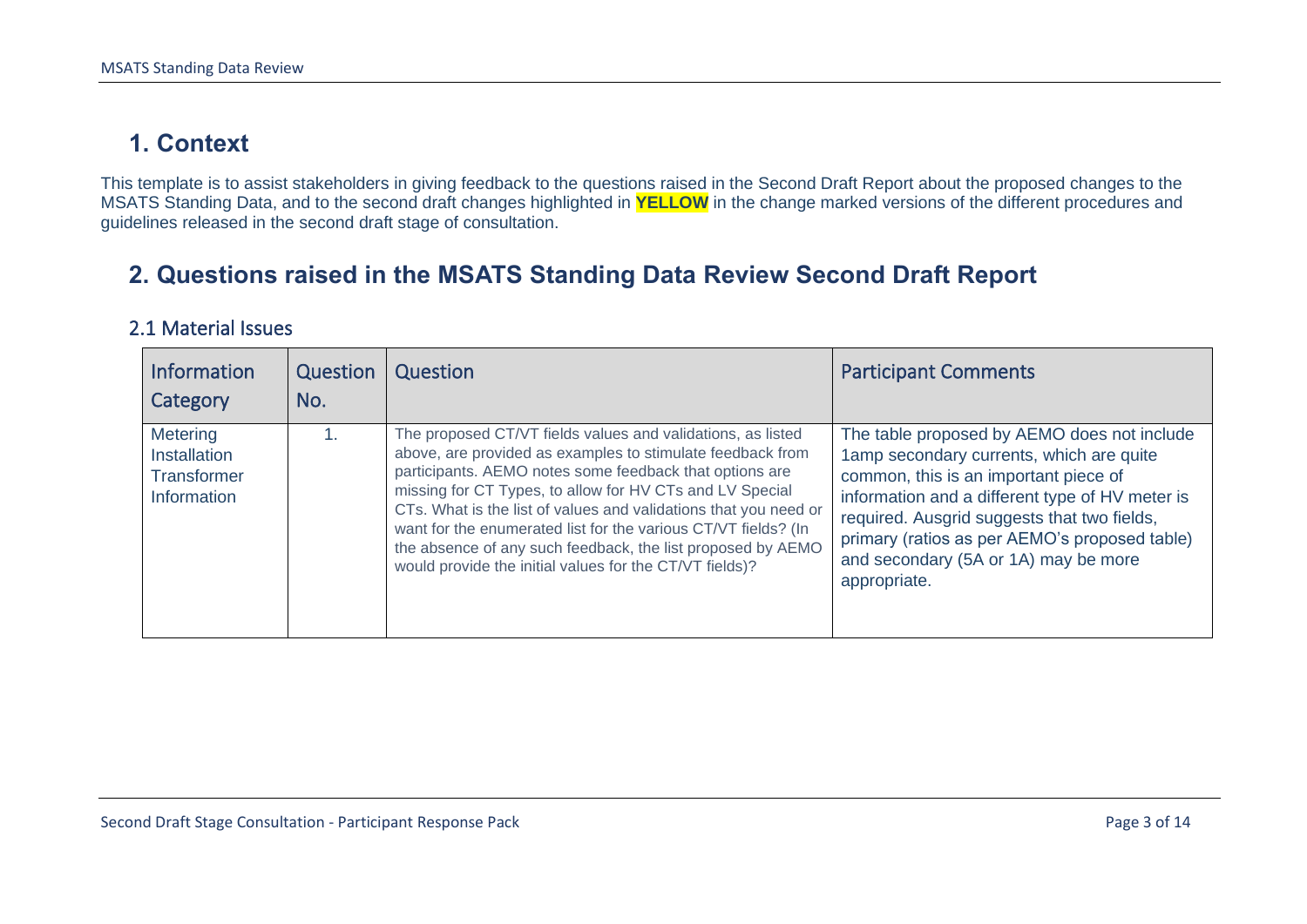#### **3. Proposed Changes in MSATS Procedures – CATS**

<span id="page-3-0"></span>

| <b>Section No/Field Name</b> | <b>Participant Comments</b>                                                                                                                                                                                                                                                          |
|------------------------------|--------------------------------------------------------------------------------------------------------------------------------------------------------------------------------------------------------------------------------------------------------------------------------------|
| 2.2(r)                       | No Comment                                                                                                                                                                                                                                                                           |
| 2.2(s)                       | No Comment                                                                                                                                                                                                                                                                           |
| 2.3(r)                       | Agree                                                                                                                                                                                                                                                                                |
| 2.3(s)                       | Agree                                                                                                                                                                                                                                                                                |
| 2.3(t)                       | This clause contradicts clause 14, Drawing 3 in the proposed Metrology Procedure Part A.                                                                                                                                                                                             |
| 2.6(k)                       | No Comment                                                                                                                                                                                                                                                                           |
| 2.6(l)                       | No Comment                                                                                                                                                                                                                                                                           |
| 2.9(k)                       | No Comment                                                                                                                                                                                                                                                                           |
| 9.3.4(c)                     | In NSW as the LNSP does not make the connection to the network (the ASP does) and this is the<br>service connection not the metering point location, therefore the LNSP cannot populate the GPS<br>coordinates, this would need to be completed by the MP when installing the meter. |
|                              | In addition, at the time of the NMI creation and publication to MSATS as Greenfield status, the<br>GPS coordinates are not known as the work has not yet been conducted. The LNSP cannot<br>populate the GPS coordinates ant the new NMI creation stage.                             |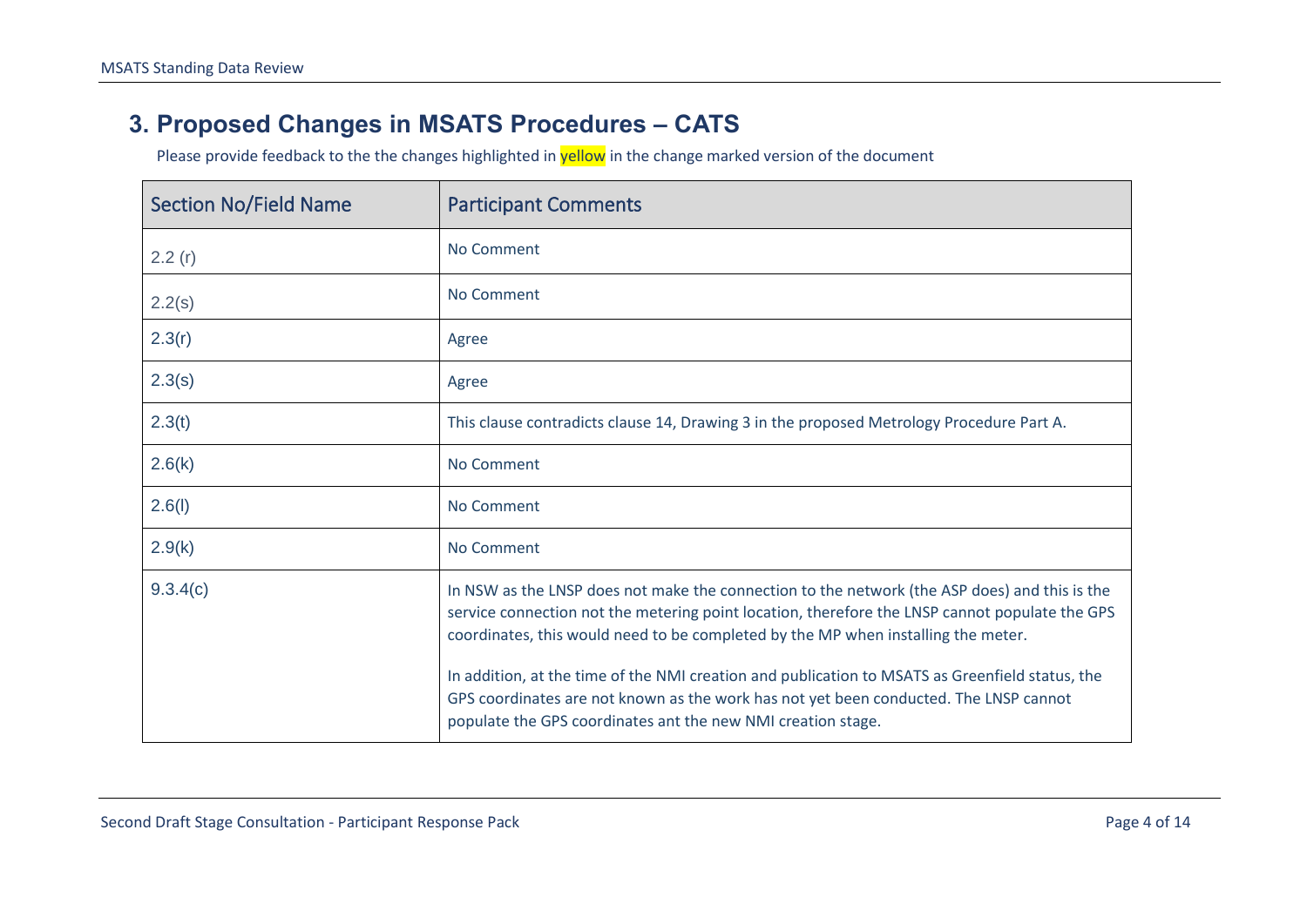| <b>Section No/Field Name</b> | <b>Participant Comments</b>                                                                                                                                                                                             |
|------------------------------|-------------------------------------------------------------------------------------------------------------------------------------------------------------------------------------------------------------------------|
|                              | Shared isolation point flag is not required as new NMIs would not have a shared isolation point.                                                                                                                        |
|                              | Meter Serial ID, meter model and meter manufacturer, how is the LNSP supposed to publish this<br>information when the meter has not yet been installed?                                                                 |
|                              | Move the publication of this date to Clause (e) (ie. may populate not must populate)                                                                                                                                    |
| 9.3.4(e)                     | LNSP cannot publish Transformer details for a new NMI (greenfield) as it has not yet been<br>installed, and the LNSP cannot install meters.                                                                             |
| 9.4.4(c)                     | No Comment                                                                                                                                                                                                              |
| 9.4.4(d)                     | No Comment                                                                                                                                                                                                              |
| 10.1.4(c)                    | No Comment                                                                                                                                                                                                              |
| 10.1.4(e)                    | No Comment                                                                                                                                                                                                              |
| 10.2.4(g)                    | No Comment                                                                                                                                                                                                              |
| 10.3.4(h)                    | GPS coordinates may not be available as it may have been a third party (eg. ASP) removing the<br>metering, for example if a customer removes a controlled load Type 5 or 6 meter due to it being<br>no longer required. |
| 10.4.4(g)                    | GPS coordinates may not be available as it may have been a third party (eg. ASP) removing the<br>metering, for example if a customer removes a controlled load Type 5 or 6 meter due to it being<br>no longer required. |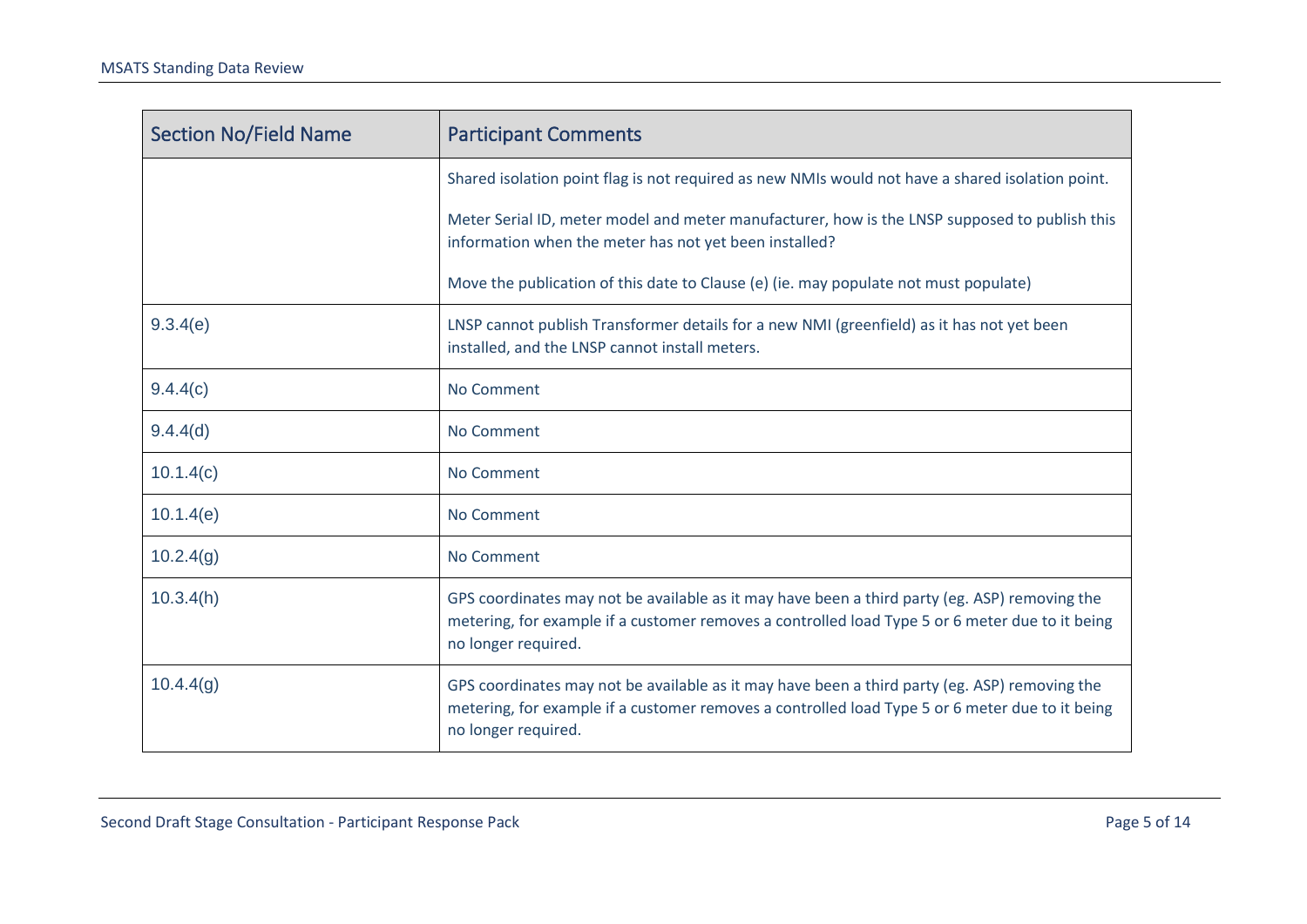| <b>Section No/Field Name</b> | <b>Participant Comments</b>                                                                                                                                                                                                                                                                                                                                                                                                                                                                                                                                                                                                                                                                                                                                                                                                                                                                                                                                                                                                                                                                                                                                                                                                                                                                                                                                                                                                                                                                                                                                                                                                                                                                                                                                                             |
|------------------------------|-----------------------------------------------------------------------------------------------------------------------------------------------------------------------------------------------------------------------------------------------------------------------------------------------------------------------------------------------------------------------------------------------------------------------------------------------------------------------------------------------------------------------------------------------------------------------------------------------------------------------------------------------------------------------------------------------------------------------------------------------------------------------------------------------------------------------------------------------------------------------------------------------------------------------------------------------------------------------------------------------------------------------------------------------------------------------------------------------------------------------------------------------------------------------------------------------------------------------------------------------------------------------------------------------------------------------------------------------------------------------------------------------------------------------------------------------------------------------------------------------------------------------------------------------------------------------------------------------------------------------------------------------------------------------------------------------------------------------------------------------------------------------------------------|
| 10.5.4(g)                    | No Comment                                                                                                                                                                                                                                                                                                                                                                                                                                                                                                                                                                                                                                                                                                                                                                                                                                                                                                                                                                                                                                                                                                                                                                                                                                                                                                                                                                                                                                                                                                                                                                                                                                                                                                                                                                              |
| 15.1.4(f)                    | No Comment                                                                                                                                                                                                                                                                                                                                                                                                                                                                                                                                                                                                                                                                                                                                                                                                                                                                                                                                                                                                                                                                                                                                                                                                                                                                                                                                                                                                                                                                                                                                                                                                                                                                                                                                                                              |
| Table 16-C                   | Ausgrid supports the inclusion of GPS coordinates for rural installations and agrees with the<br>proposed timeframes for population as proposed by AEMO. Ausgrid's rural meter reading routes<br>are "car" routes due to the distance between sites, thefore additional equipment can be<br>provided to the meter reader to capture GPS coordinates for rural sites. Ausgrid again suggests<br>that rural towns should not require GPS coordinates as these will have similar limitations as<br>urban locations.<br>Ausgrid does not support the inclusion of GPS Coordinates for non rural connection points<br>(including rural townships). Current meter reading hardware and collection systems used by<br>Ausgrid does not support the collection of GPS coordinates.<br>The accuracy of coordinates for non-rural sites may not always be accurate due to many meter<br>locations being indoors and other barriers that prevent capturing an accurate GPS coordinates.<br>Ausgrid is not supportive of inaccurate information in MSATS. For most non-rural metering<br>points, the meter location description is a much more appropriate tool to locate the metering<br>point (eg. LHS, veranah, floor 4 RHS of lifts). As identified by AEMO on mutli floor sites, the GPS<br>coordinates would not be of any use any it does not also identify the level.<br>Ausgrid believes that the investments participants will be required to make to capture this<br>inform will not exceed the benefits, particularly if the GPS coordinates are not accurate. Ausgrid<br>suggests that AEMO conduct a cost benefit analysis to justify why this investment should be<br>made by participants for data that 1) may not be accurate, and 2) is used for only a small number<br>of sites. |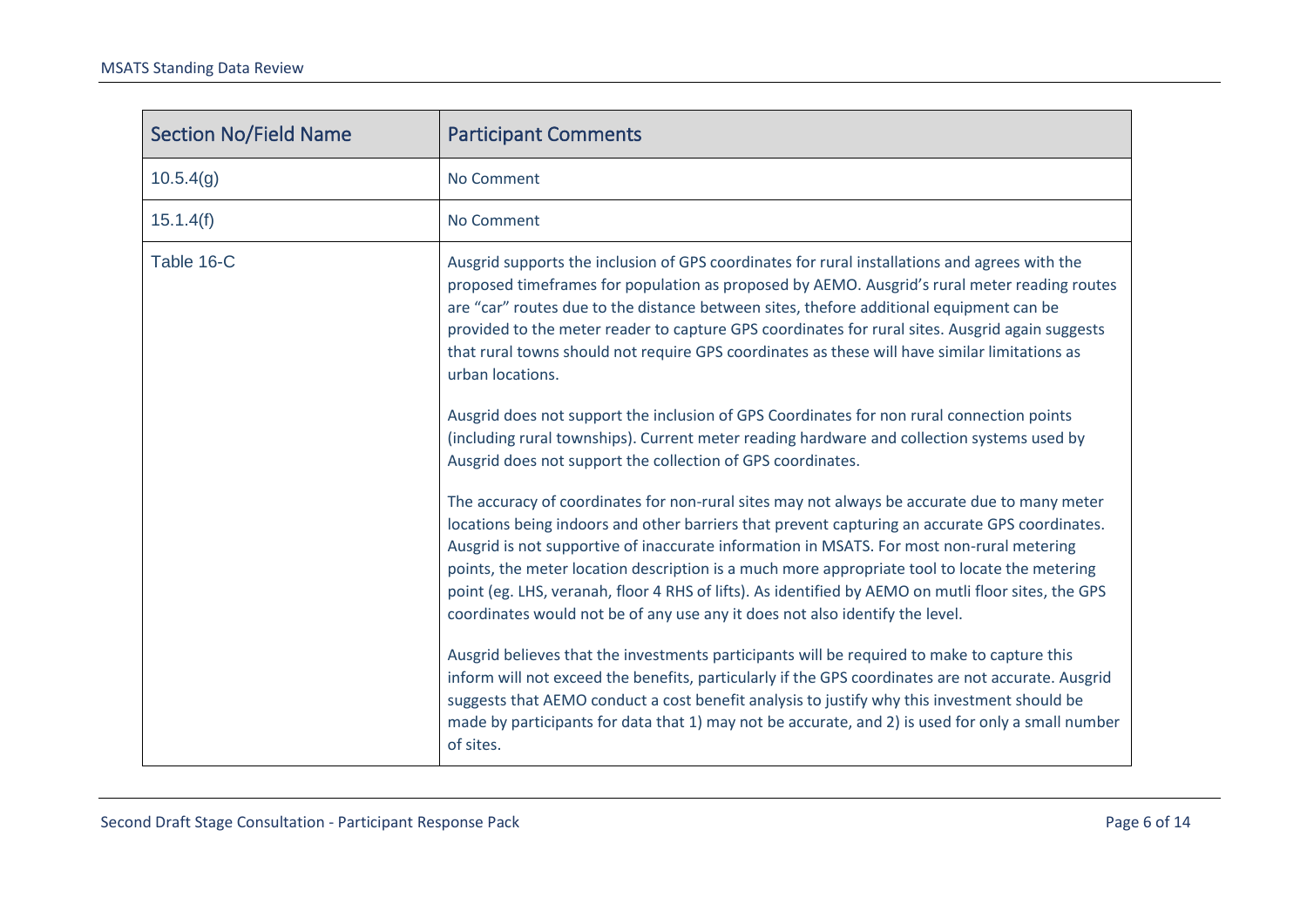| <b>Section No/Field Name</b> | <b>Participant Comments</b>                                                                                                                                                                                                                                                                                                                                                                                                                                                                                                                                                                                                                                                                                                                                                                                                                                                                                                    |
|------------------------------|--------------------------------------------------------------------------------------------------------------------------------------------------------------------------------------------------------------------------------------------------------------------------------------------------------------------------------------------------------------------------------------------------------------------------------------------------------------------------------------------------------------------------------------------------------------------------------------------------------------------------------------------------------------------------------------------------------------------------------------------------------------------------------------------------------------------------------------------------------------------------------------------------------------------------------|
|                              | Ausgrid would like to offer another solution, that if a MC/MP cannot locate a meter point and<br>would want the network to conduct an investigation and collect GPS coordinates, that the MC<br>request the FRMP to send a meter investigation B2B service order requesting GPS coordinates be<br>obtained. This way an appropriately qualified person with specific training and equipment can be<br>sent to site to accurately capture GPS coordinates and the network can recover the costs<br>associated with capturing this data. In most cases in an urban environment, the meter location<br>details should be enough for the MP to find the metering point, for the rare cases where they<br>cannot locate the metering point, the proposed B2B SO process above can be utilised, hence<br>reducing costs to capture GPS coordinates for all NMIs for the small number of times where GPS<br>coordinates are required. |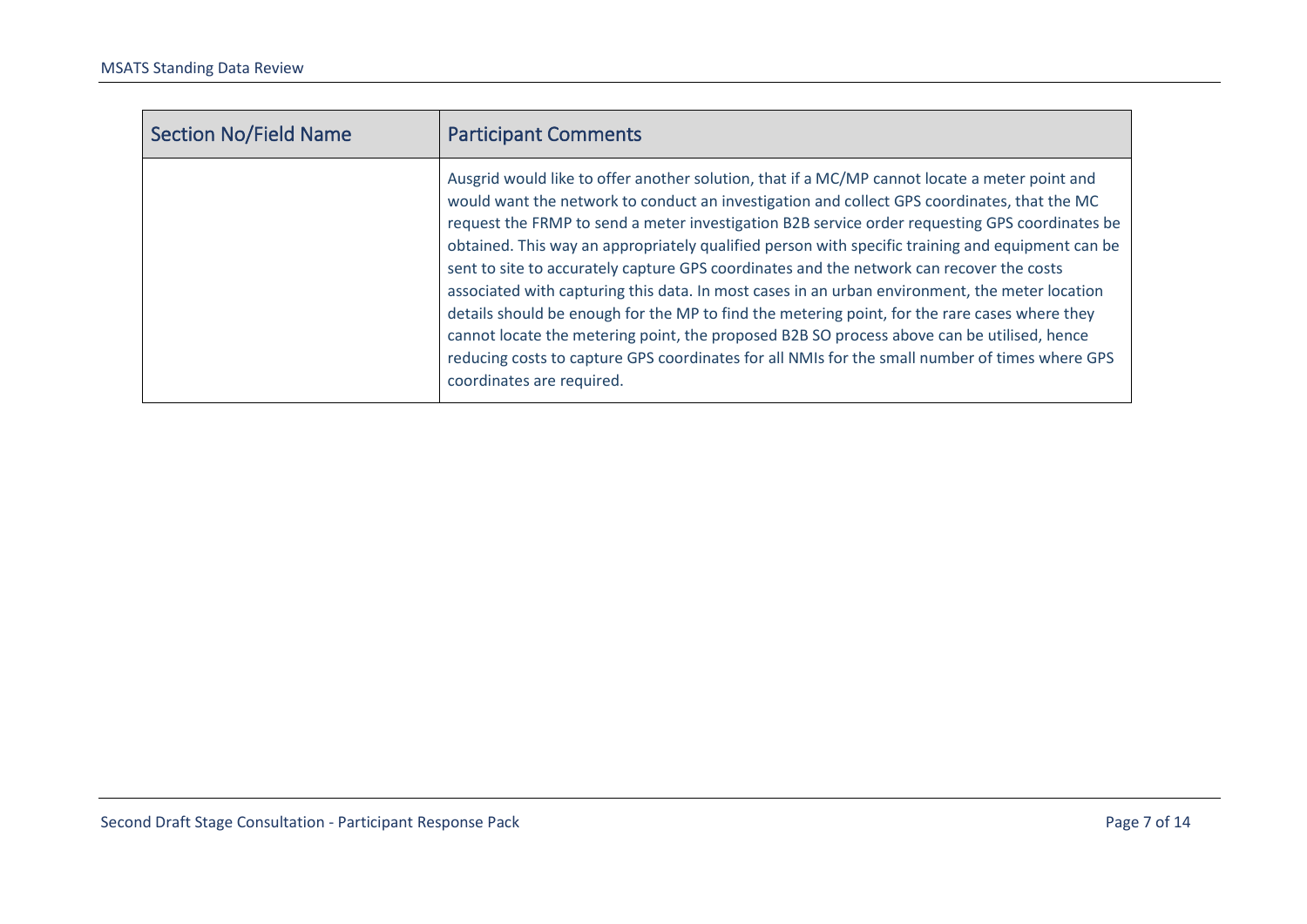#### **4. Proposed Changes in MSATS Procedures - WIGS**

<span id="page-7-0"></span>

| <b>Section No/Field Name</b> | <b>Participant Comments</b>                                                                                                                                                             |
|------------------------------|-----------------------------------------------------------------------------------------------------------------------------------------------------------------------------------------|
| 4.3.4(c)                     | Shared Isolation point, Connection Configuration and GPS coordinates should not be include in<br>the WIGS procedures as they are not relevant to these types of metering installations. |
| 4.3.4(h)                     | AEMO has stated previously that CT/VT information was not required to be published in MSATS<br>for Wholsale, Interconnector and cross boundary NMIs.                                    |
| 5.2.4(c)                     | GPS coordinated should not be include in the WIGS procedure.                                                                                                                            |
| 5.2.4(d)                     | AEMO has stated previously that CT/VT information was not required to be published in MSATS<br>for Wholsale, Interconnector and cross boundary NMIs.                                    |
| 5.3.4(f)                     | AEMO has stated previously that CT/VT information was not required to be published in MSATS<br>for Wholsale, Interconnector and cross boundary NMIs.                                    |
| 5.4.4(f)                     | AEMO has stated previously that CT/VT information was not required to be published in MSATS<br>for Wholsale, Interconnector and cross boundary NMIs.                                    |
| 9.1.4(b)(iii)                | AEMO has stated previously that CT/VT information was not required to be published in MSATS<br>for Wholsale, Interconnector and cross boundary NMIs.                                    |
|                              | Shared Isolation point, Connection Configuration and GPS coordinated should not be include in<br>the WIGS procedure.                                                                    |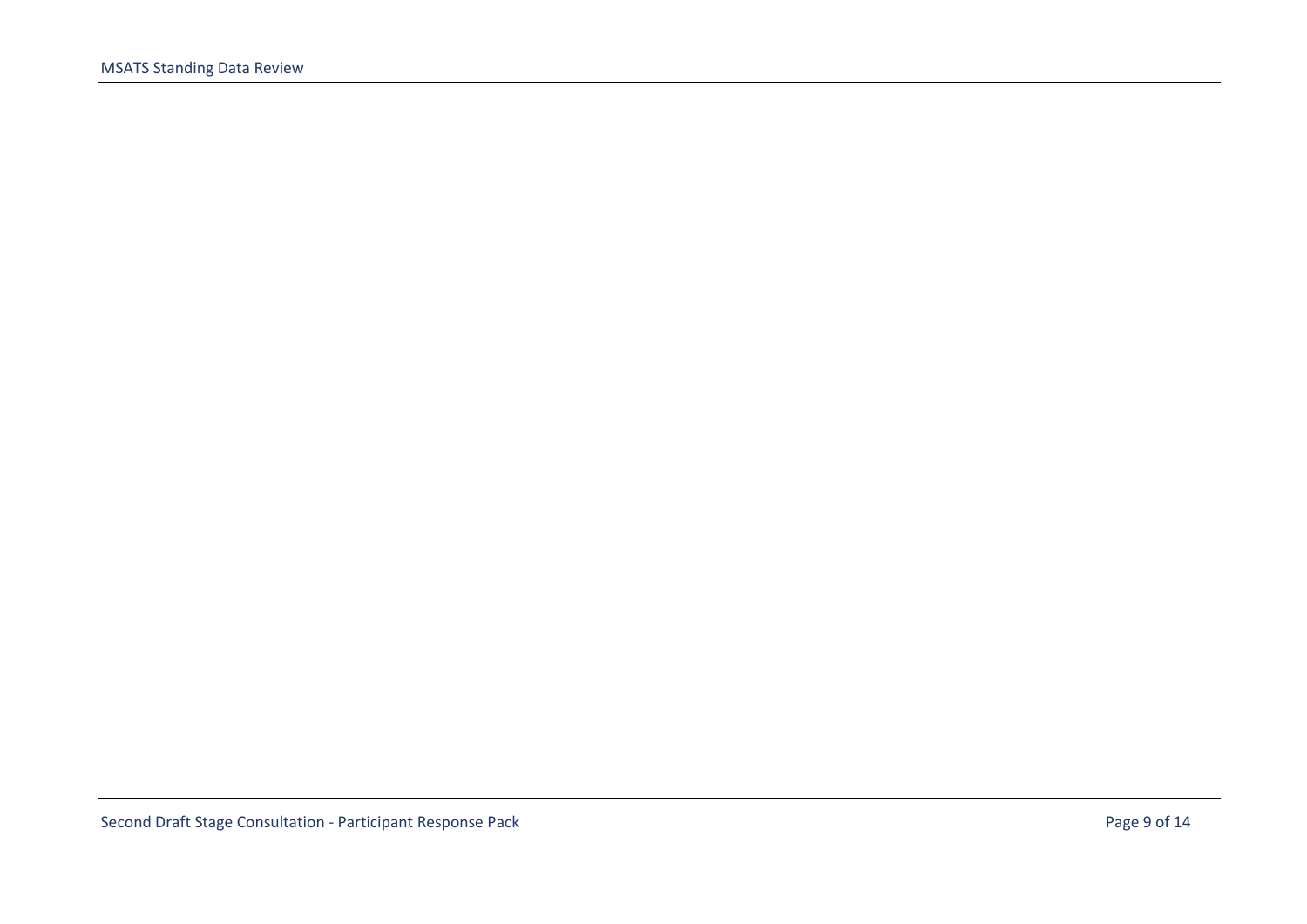#### <span id="page-9-0"></span>**5. Proposed Changes in Standing Data for MSATS Guideline**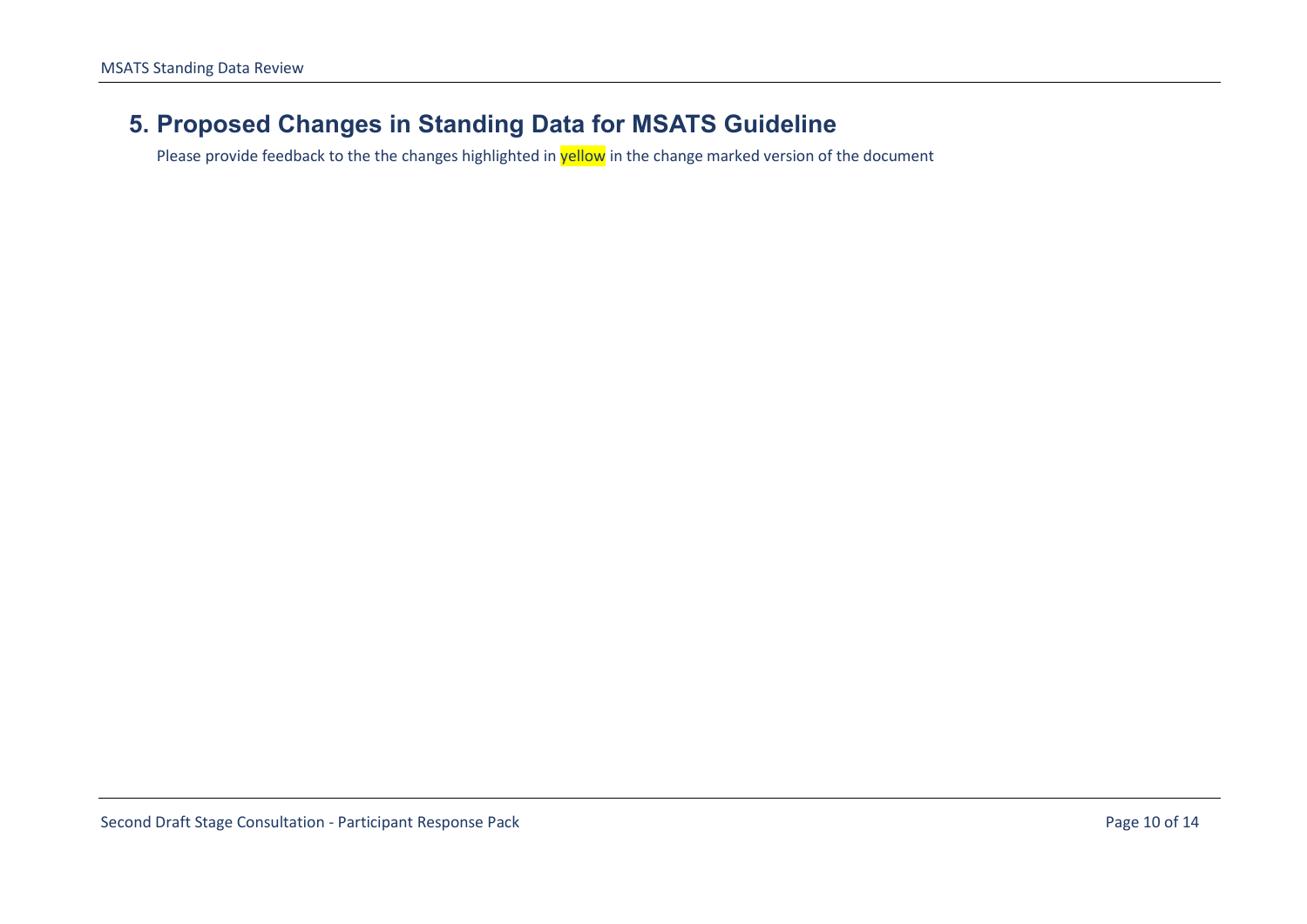| <b>Section No/Field Name</b>        | <b>Participant Comments</b>                                                                                                                                                                                                                                                                                                                                                                                                                                                                                                                                                                                                                                                                                                                                                                                                                                                                 |
|-------------------------------------|---------------------------------------------------------------------------------------------------------------------------------------------------------------------------------------------------------------------------------------------------------------------------------------------------------------------------------------------------------------------------------------------------------------------------------------------------------------------------------------------------------------------------------------------------------------------------------------------------------------------------------------------------------------------------------------------------------------------------------------------------------------------------------------------------------------------------------------------------------------------------------------------|
| Table 3                             | Agree with proposed changes, however would like to provide the following feedback.                                                                                                                                                                                                                                                                                                                                                                                                                                                                                                                                                                                                                                                                                                                                                                                                          |
| <b>CATS METER REGISTER</b>          | GPS Coordinates should not be required for BULK, XBOUNDARY and INTERCON.                                                                                                                                                                                                                                                                                                                                                                                                                                                                                                                                                                                                                                                                                                                                                                                                                    |
|                                     | See CATS table 16C comments above for the inclusion of GPS coordinates.                                                                                                                                                                                                                                                                                                                                                                                                                                                                                                                                                                                                                                                                                                                                                                                                                     |
| Table 6 CATS_NMI_DATA               | Agree with proposed changes, however would like to provide the following feedback.                                                                                                                                                                                                                                                                                                                                                                                                                                                                                                                                                                                                                                                                                                                                                                                                          |
|                                     | ConnectionConfiguration - We are unsure why this is required as the MP would generally have a<br>number of metering configurations with them on site. There will be difficulty in distinguishing<br>between 2 and 3 phase installations as many have the same meter model (eg. Email SDM meters<br>are both 2 and 3 phase). In addition there are a number of sites in Ausgrid where there are 2<br>phases connected to the premises one phase for domestic load and the other for controlled load,<br>is this a 1 or 2 phase connection? These sites will be difficult to accurately capture.<br>Ausgrid proposes that a more relevant and important configuration detail is whether it is WC or<br>CT connected, where character 1 is "L".<br>First Charater - H or L<br>Second Character - W or C<br>Ausgrid agrees with AEMO in having SectionNumber and DP Number as required for NSW. |
| Table 8<br>CATS_REGISTER_IDENTIFIER | Agree with proposed changes.                                                                                                                                                                                                                                                                                                                                                                                                                                                                                                                                                                                                                                                                                                                                                                                                                                                                |
|                                     |                                                                                                                                                                                                                                                                                                                                                                                                                                                                                                                                                                                                                                                                                                                                                                                                                                                                                             |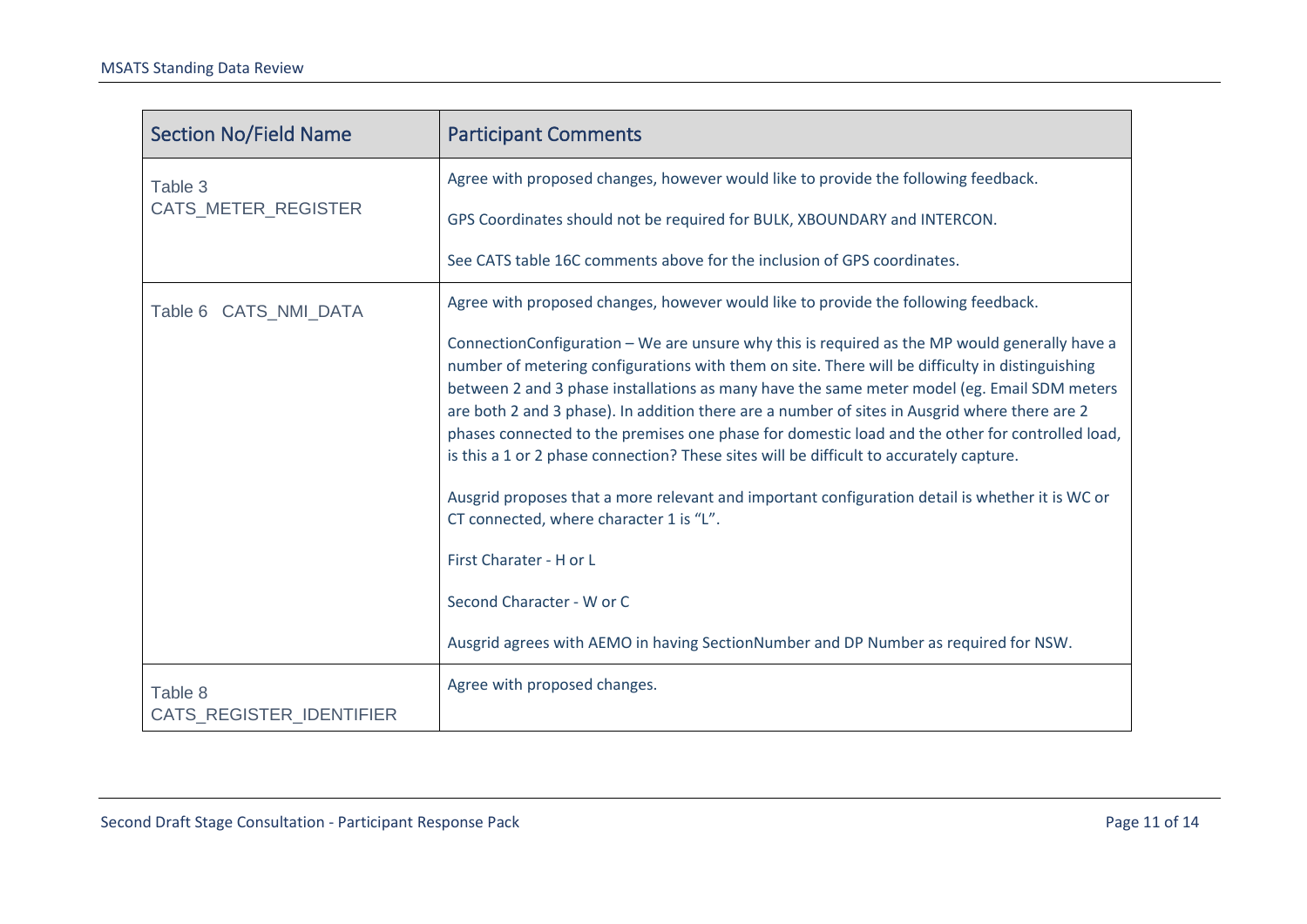| <b>Section No/Field Name</b>     | <b>Participant Comments</b>                                                                                                                                                                                     |
|----------------------------------|-----------------------------------------------------------------------------------------------------------------------------------------------------------------------------------------------------------------|
| Table 15 Valid Meter Use Codes   | Ausgrid does not understand whu UNMETERED has been added as a type of meter use. If the<br>NMI is an unmetered supply, wouldn't the meter use code be revenue as the data is calculated<br>for revenue billing? |
| Table 16 Valid Time of Day Codes | Agree with proposed changes.                                                                                                                                                                                    |
| Section 13                       | Agree with proposed changes.                                                                                                                                                                                    |
| Table 43 CATS_Meter_Register     | Agree in line with above comments.                                                                                                                                                                              |
| Table 46 CATS_NMI_Data           | Agree in line with above comments.                                                                                                                                                                              |
| Table 49 CATS_Meter_Register     | Agree in line with above comments.                                                                                                                                                                              |
| Table 52 CATS NMI Data           | Agree in line with above comments.                                                                                                                                                                              |

### <span id="page-11-0"></span>**6. Proposed Changes in Metrology Procedure Part A**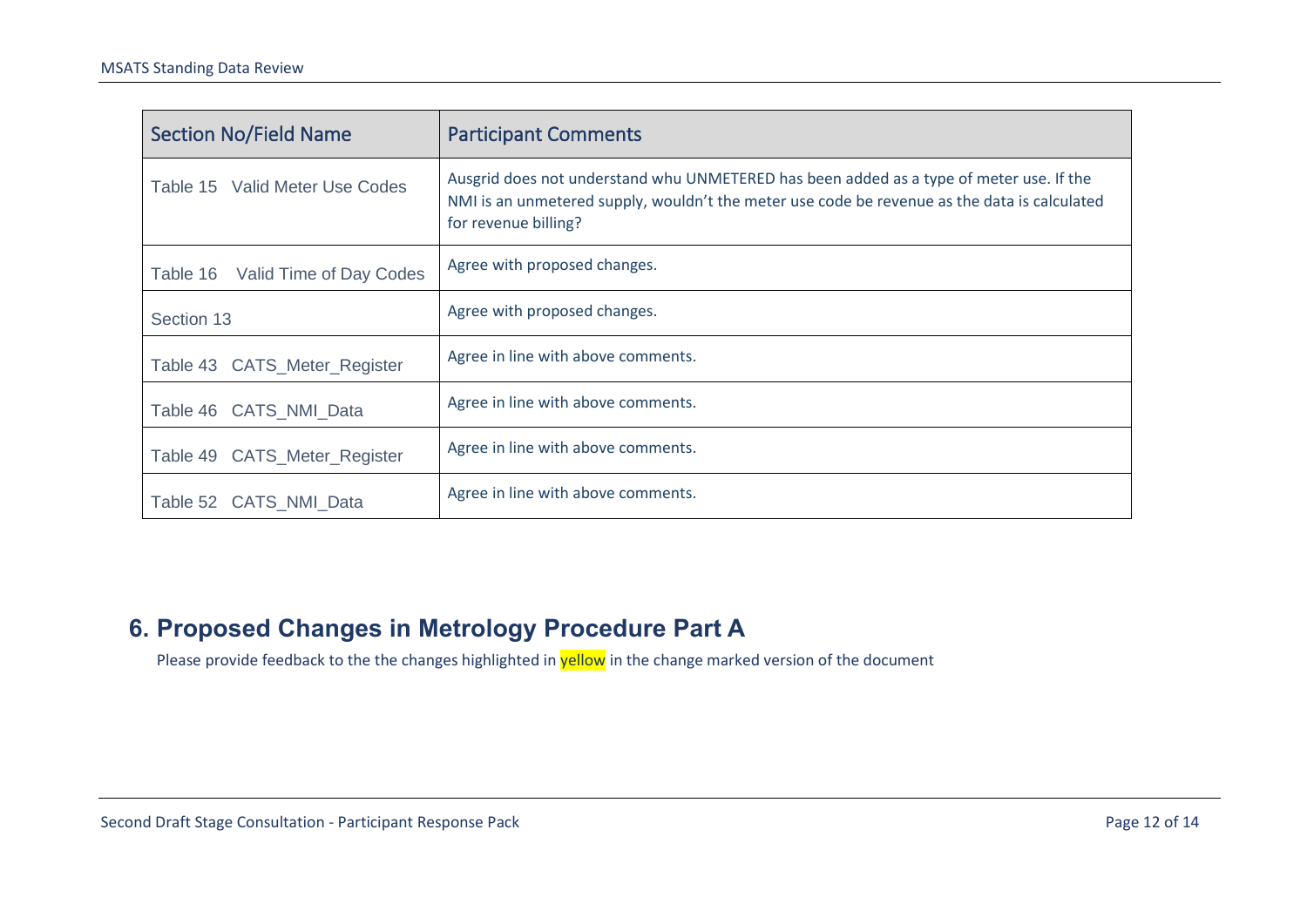| <b>Section No/Field Name</b>              | <b>Participant Comments</b>                                                                                                                                                      |
|-------------------------------------------|----------------------------------------------------------------------------------------------------------------------------------------------------------------------------------|
| 14.<br><b>SHARED FUSE</b><br>ARRANGEMENTS | Diagram 3 - Once the Shared Fuse Arrangement has been fully resolved, should these not be<br>updated to N? This seems to contradict clause 2.3 (t) of the draft CATS procedures. |

#### **7. Proposed Changes in Exemption Procedure Meter Installation Malfunctions**

Section No/Field Name Participant Comments

Please provide feedback to the the changes highlighted in yellow in the change marked version of the document

| <b>Section No/Field Name</b> | <b>Participant Comments</b> |
|------------------------------|-----------------------------|
| 1.1                          | Agree                       |
| 2.2                          | Agree                       |
| Appendix A                   | Agree                       |
| Appendix B                   | Agree                       |

#### **8. Proposed Changes in Retail Electricity Market Procedures - Glossary and Framework**

<span id="page-12-1"></span><span id="page-12-0"></span>

| Section No/Field Name | <b>Participant Comments</b> |
|-----------------------|-----------------------------|
| 5. GLOSSARY           | Agree.                      |